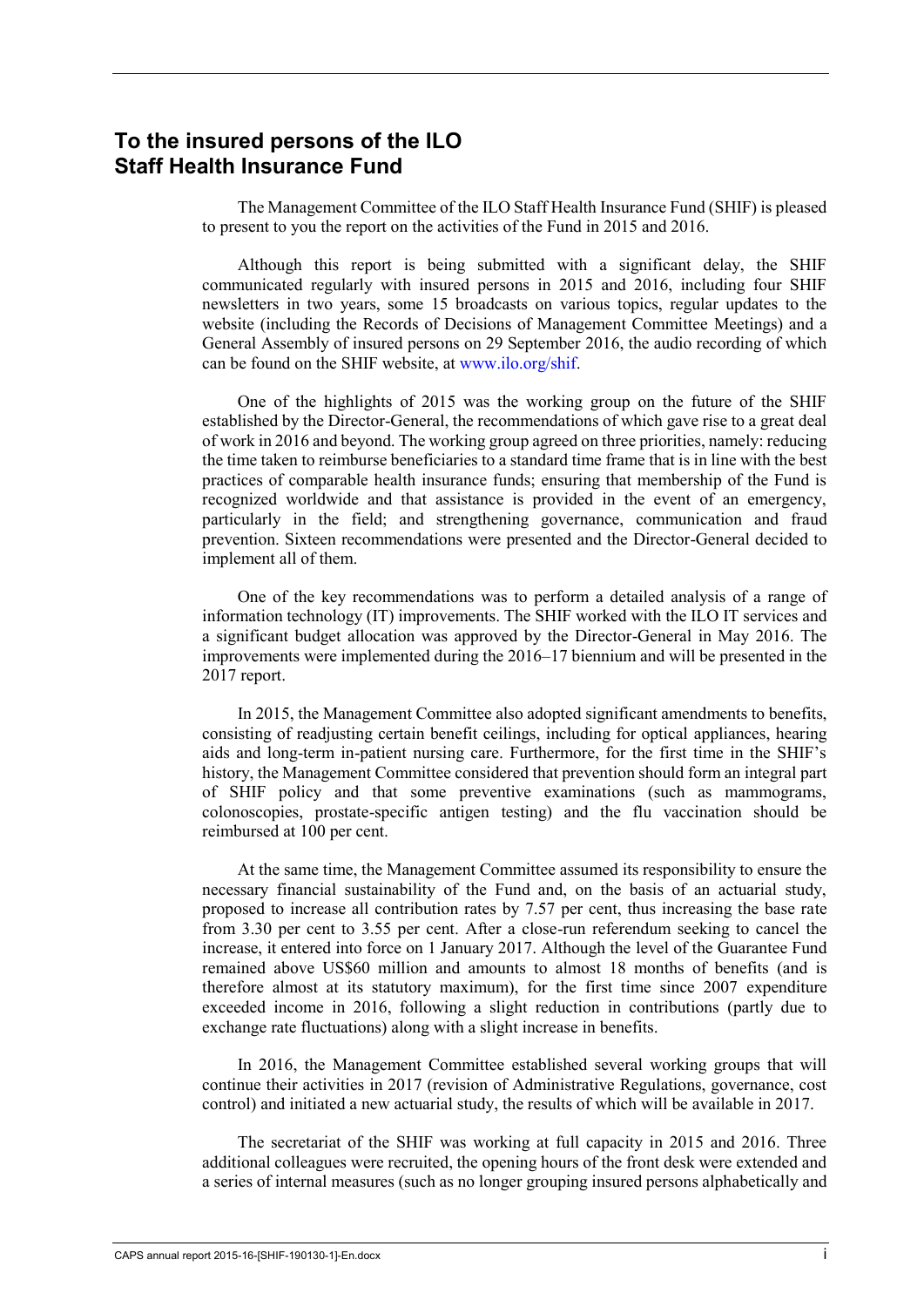the introduction of a new claims form) were taken to improve the functioning of the secretariat and the service provided to insured persons. As a result, the average time taken to process a claim decreased significantly, from an average of 45 days in 2015 (47 in January and 35 in December) to 22 days in 2016 (37 in January and 6 in December) and a record number of invoices were processed (150,000 in 2016!). On your behalf, we express our sincere thanks to the members of the secretariat.

The Management Committee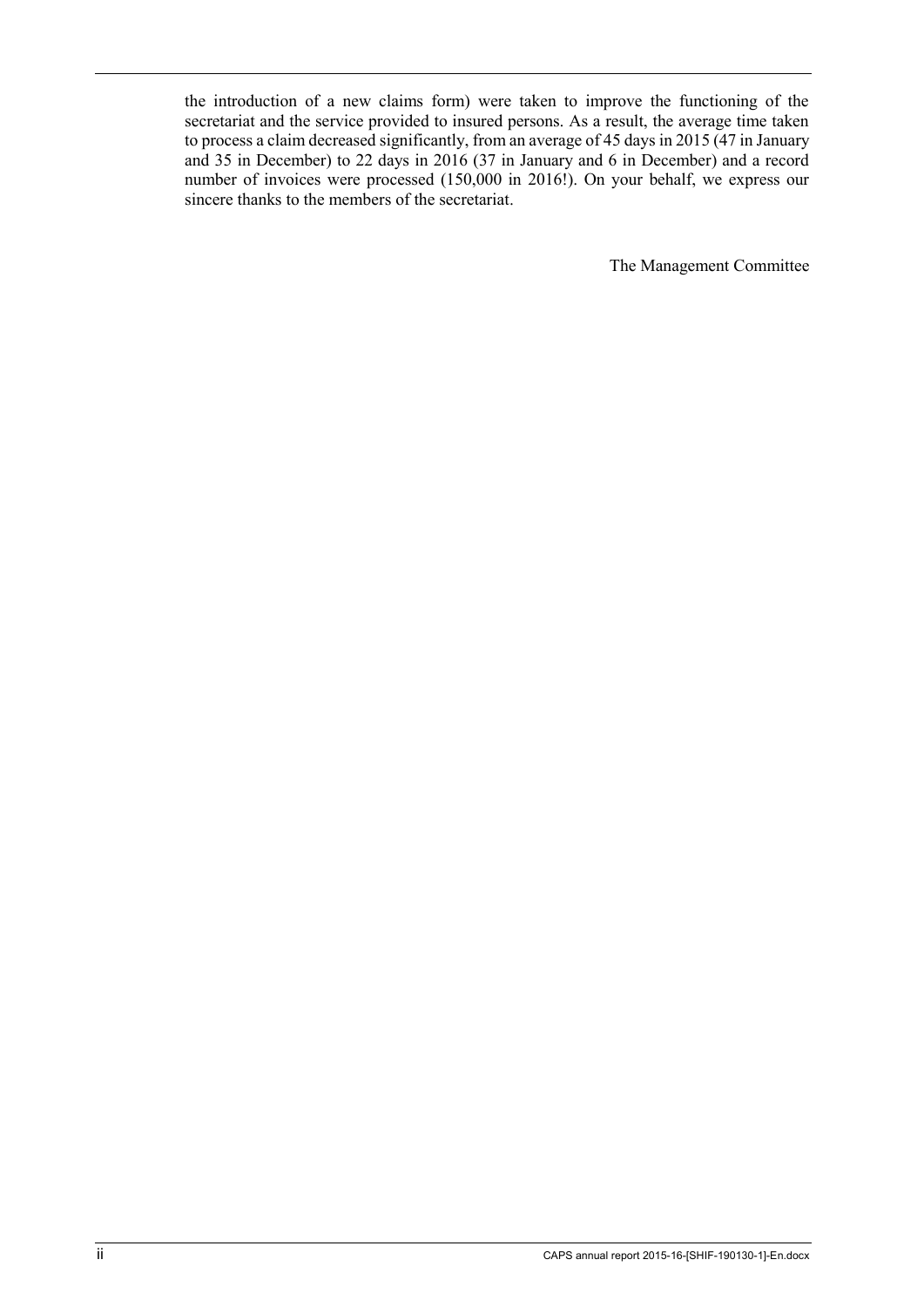**ILO Staff Health Insurance Fund**

**Report on the operations of the Fund in 2015 and 2016**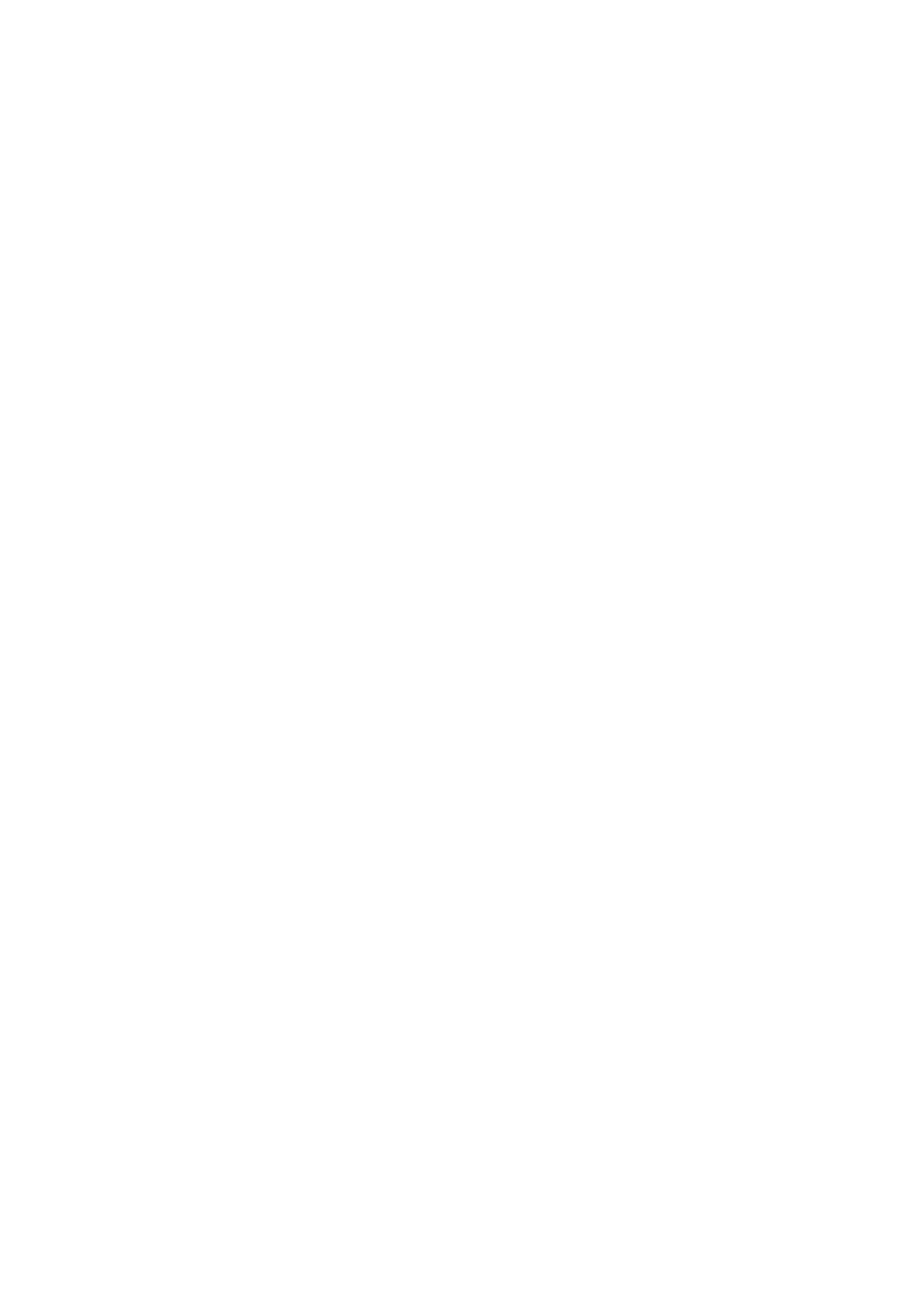The present report is hereby submitted to the executive head of the ILO and to the insured persons, pursuant to article  $4.7(1)(i)$  of the Regulations.

#### **Composition of the Management Committee in 2015 and 2016**

**1.** Pursuant to article 4.1 of the Regulations, and following elections of the representatives of the insured persons in 2014, the Management Committee was composed of the following titular and substitute members.

#### **Representing the insured persons**

*Titular members:*

Mr Pierre Sayour

Mr Jean-François Santarelli – **Chairperson** Ms Mireille Ecuvillon

*Substitute members:*

Ms Colleen McGarry Mr Christopher Land-Kazlauskas Mr Fabio Duran Valverde

#### **Representing the Administration**

*Titular members:*

Mr Jean-Claude Villemonteix – **Vice-Chairperson** Mr Tilmann Geckeler Mr Fikri Gurzumar

*Substitute members:*

Mr Giuseppe Zefola Mr Sietse Buijze Ms Anne Drouin

**2.** Pursuant to article 4.7.2 of the Regulations, the Standing Subcommittee was composed of the following members.

#### **Representing the insured persons**

Mr Pierre Sayour Mr Jean-François Santarelli – **Chairperson** Ms Mireille Ecuvillon

#### **Representing the Administration**

Mr Tilmann Geckeler Mr Fikri Gurzumar

#### **Financial situation**

#### **Assets and liabilities, income and expenditure statement and investments**

**3.** The assets and liabilities statement (see Appendix I) provides year-end details on assets, liabilities and the balance of the Guarantee Fund, together with prior-year comparative figures. The income and expenditure statement is attached as Appendix II.

**4.** The investment performance was 2.31 per cent in 2015 and 2.52 per cent in 2016.

#### **Guarantee Fund**

**5.** Article 3.8 of the SHIF Regulations sets the level of the Guarantee Fund at between one sixth  $(=$  six months) and one half  $(= 18 \text{ months})$ of the Fund's expenditure over the previous three financial years.

**6.** The Guarantee Fund balance amounted to just over US\$61 million at year-end in both 2015 and 2016, which was close to the statutory maximum level (98 per cent in 2015 and 97 per cent in 2016), as shown in figure 1.

#### **Figure 1. SHIF Guarantee Fund** (US\$ million)



#### **Trends in expenditure and contributions**

**7.** The total benefits paid increased from US\$41.45 million in 2015 to US\$43.75 million in 2016, an increase of 5.5 per cent. At the same time, total contributions amounted to US\$43.88 million in 2015 and US\$43.49 million in 2016, a decrease of 0.9 per cent. The decrease in contributions is partly due to the dollar gaining strength (particularly against the Swiss franc) between 2014 and 2015.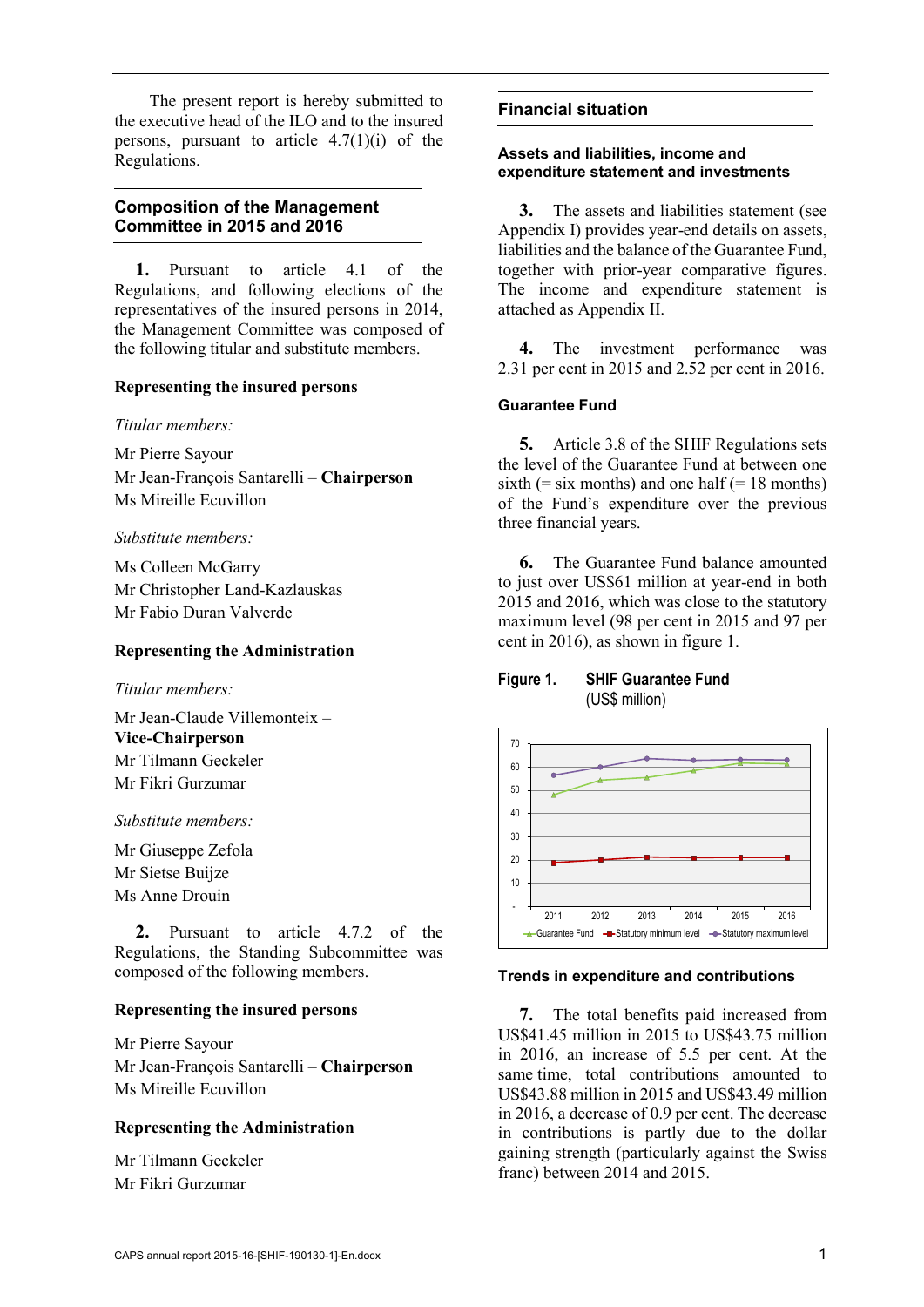**8.** Although benefits are also affected by exchange rate fluctuations (once again, particularly those between the dollar and the Swiss franc), trends in benefits remain quite volatile as the SHIF is still a relatively small fund and susceptible to significant year-to-year fluctuations depending on the seriousness of some cases and year-on-year variations in the medical care consumption of insured persons. Figure 2 perfectly illustrates these fluctuations and shows the trends in the total benefits paid since 2011 and in the total contributions received.

**Figure 2. Trends in contributions received and benefits paid 2011–16** (in US\$)



#### **Trends in membership**

**9.** The total number of insured persons on 31 December 2016 was 11,201, comprising 5,410 contributing insured persons and 5,791 insured dependants. Among the contributing members, around 45 per cent are retired members. Appendix V provides further details and figure 3 shows trends since 2007.

**10.** Of the insured persons, 6 parents, 68 spouses and 386 children were insured on a voluntary basis on 31 December 2016. Appendix IV contains a summary of the annual and cumulative results of voluntarily covered dependants for the period 2007–16.

**Figure 3. Number of insured persons 2007–16** (including voluntarily covered dependants)



**11.** The average number of dependants per active insured person was 1.52 in 2016, compared with 1.54 in 2015; the average number of dependants per insured retiree was 0.54 in 2016, compared with 0.56 in 2016.

#### **Benefits statistics**

**12.** The total benefits paid increased from US\$41.9 million in 2015 to US\$43.2 million in 2016, an increase of 3 per cent. As shown in figure 4 below, during the period 2015–16, benefits paid to reimburse costs incurred in Switzerland represent around two thirds of the total, followed by France with almost 10 per cent.



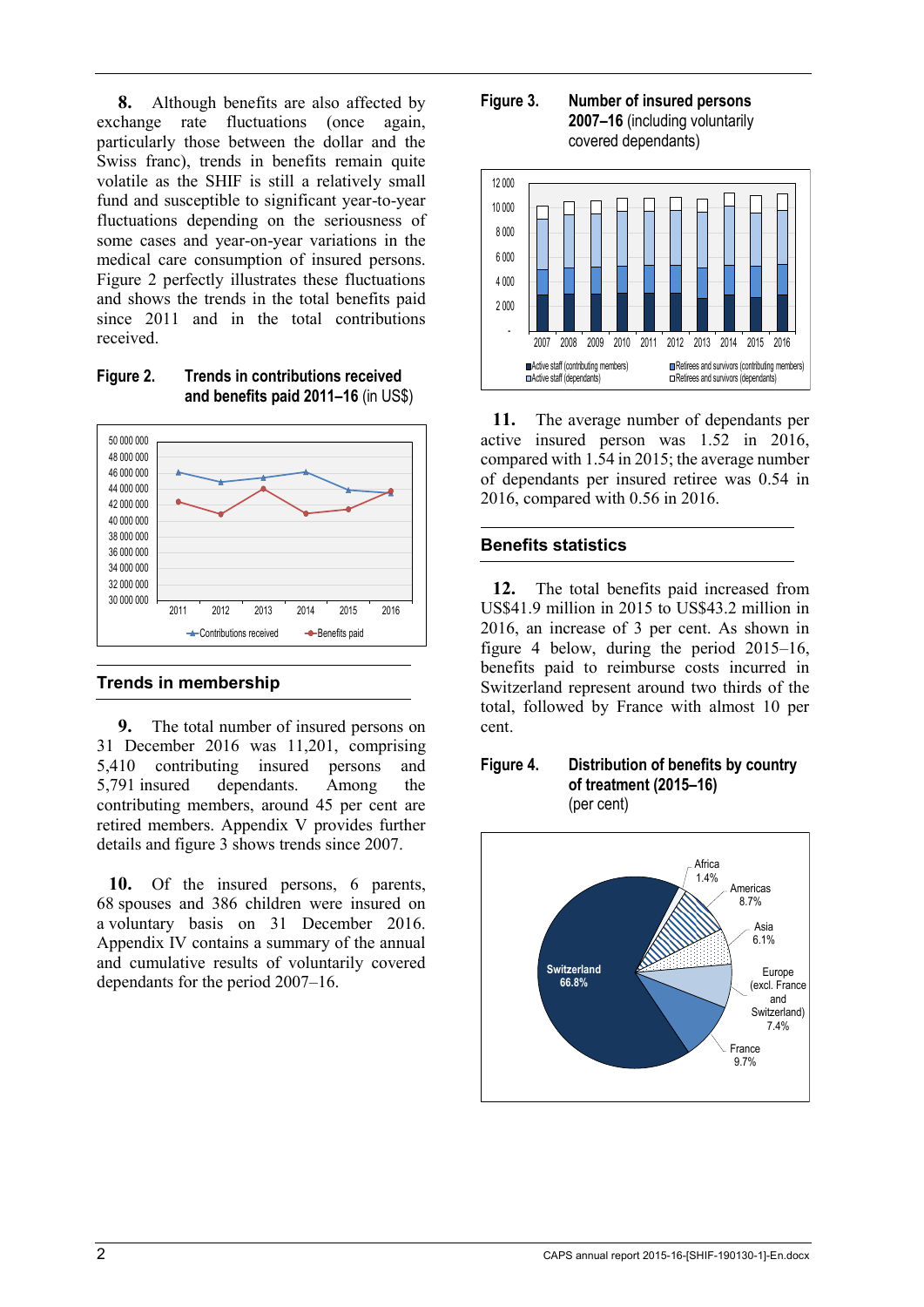**13.** In 2016, the benefits paid per contributing member (insured person) amounted to US\$7,989, up 1.3 per cent from US\$7,887 in 2015. The benefits paid per person covered by the Fund in 2016 amounted to US\$3,859, compared with US\$3,803 in 2015, an increase of 1.5 per cent. The overall loss ratio for 2016 was 100.6 per cent, up from 94.5 per cent in 2015. The loss ratio per category of insured persons in 2016 was 54.7 per cent for active staff and 155.2 per cent for retirees. The loss ratio in 2015 was 51.6 per cent for active staff and 159.6 per cent for retirees.

**14.** During the two years under review, medical care provided in hospitals constituted the single largest item of expenditure, accounting for 38.4 per cent of the total in 2016 and 39.6 per cent in 2015. Doctors' services and nursing care (predominantly long-term) were the second- and third-largest items of expenditure, constituting 11.7 per cent of the total for the former and 9.9 per cent of the total for the latter in 2016 (compared with 10.7 per cent and 9.6 per cent in 2015), while medication and dental care amounted to 8.7 per cent and 8.0 per cent of the total, respectively, in 2016 (compared with 9 per cent and 7.4 per cent in 2015).

**15.** Benefit expenditure is presented in detail in Appendix VI.

#### **Supplementary benefits and maximum annual liability**

**16.** Pursuant to article 2.5 of the SHIF Regulations, the Fund pays supplementary benefits where approved expenses in respect of an insured person and his or her dependants exceed a yearly US dollar threshold proportional to the income of each insured person, in accordance with paragraph 1 of article 2.5.3 ("Supplementary benefits") of the Fund's Administrative Rules.

**17.** In 2015–16, the Fund's maximum annual liability remained set at US\$150,000 per family. With the approval of the Management Committee, this maximum was exceeded in 20 cases in 2015 and 18 cases in 2016.

**18.** The number of families concerned and the amounts reimbursed, both in supplementary benefits and for those exceeding the SHIF maximum annual liability, are shown in table 1 below.

#### **Table 1. Number of families in receipt of supplementary benefits, amount paid, and number of families who exceeded the maximum annual liability** (2014–16)

|                                    |                                       | 2014    | 2015                    | 2016    |  |  |  |  |
|------------------------------------|---------------------------------------|---------|-------------------------|---------|--|--|--|--|
|                                    | Number of families                    | 663     | 634                     | 654     |  |  |  |  |
| Supplementary<br>benefits          | Amount (thousands<br>of US\$)         | 3 1 9 3 | 3010                    | 3071    |  |  |  |  |
|                                    | Average amount<br>per family (US\$)   | 4816    | 4748                    | 4695    |  |  |  |  |
| Maximum<br>annual liability        | Number of families                    | 19      | 20                      | 18      |  |  |  |  |
|                                    | Amount (thousands<br>of US\$) *       | 4 045   | 4 3 2 6                 | 4 1 2 0 |  |  |  |  |
|                                    | Average amount<br>per family (US\$) * |         | 213 000 216 000 229 000 |         |  |  |  |  |
| * including the first US\$150,000. |                                       |         |                         |         |  |  |  |  |

**19.** Supplementary benefits expenditure represented 7.5 per cent of the total benefits paid in 2016, compared with 7.8 per cent in 2015.

#### **Administration**

#### **Claims for reimbursement**

**20.** The Fund's claims adjusters processed 41,872 claims (ILO and Turin Centre combined) in 2015 and 43,404 in 2016. A total of 146,045 invoices were examined in 2015 and 149,530 in 2016, an increase of 2.4 per cent. The average number of invoices per claim was 3.5 in 2015 and 3.4 in 2016.

**21.** On average, each person insured under the SHIF submitted 3.8 claims in 2015 and 3.9 in 2016. Table 2 shows the distribution by category of member.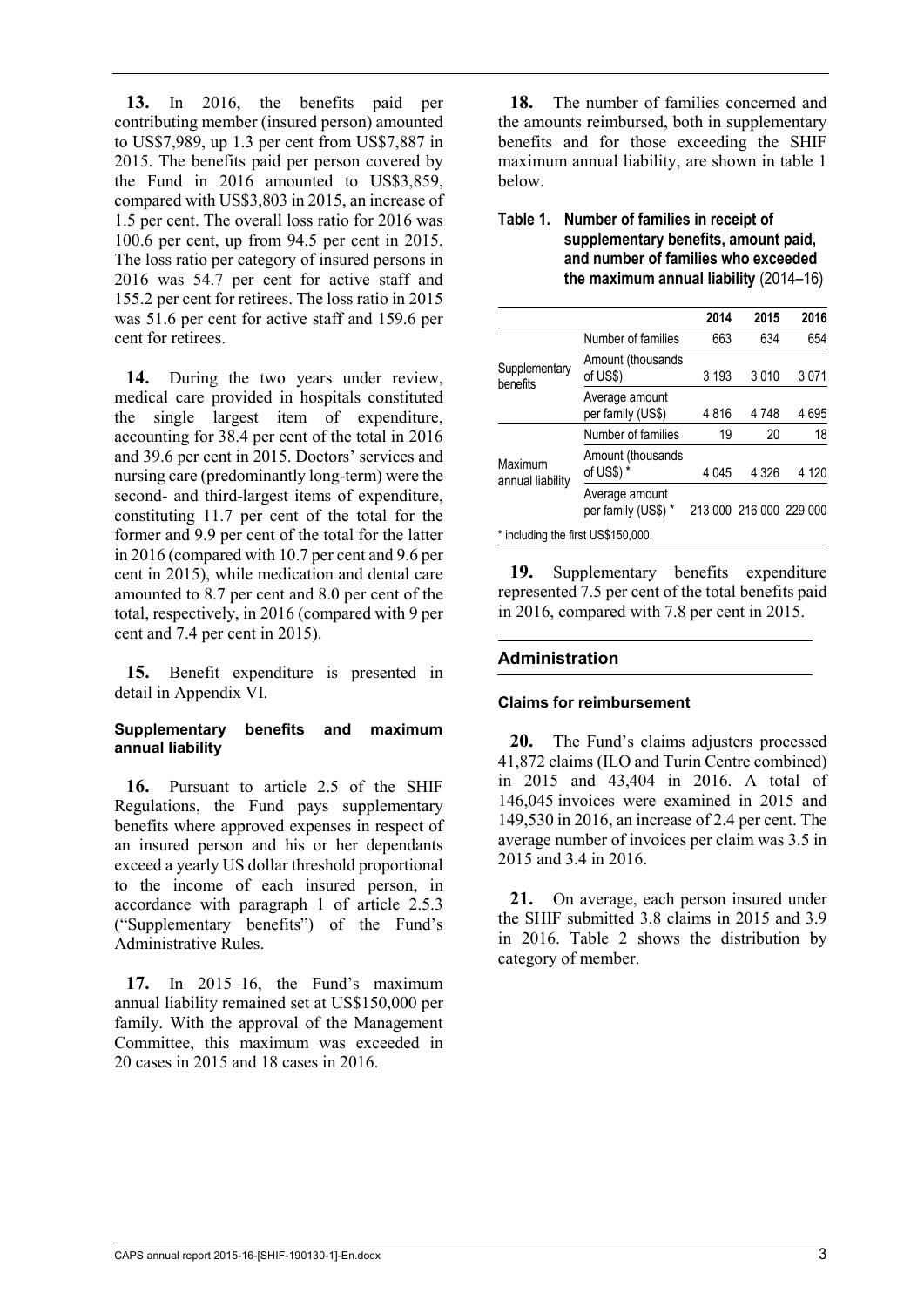#### **Table 2. Number of claims by category of member**

(number and percentage)

| <b>Category of member</b>                              | Number of<br>claims<br>submitted<br>per year |               | Percentage<br>(%) |       |  |
|--------------------------------------------------------|----------------------------------------------|---------------|-------------------|-------|--|
|                                                        | 2015                                         | 2016          | 2015              | 2016  |  |
| Voluntarily covered external<br>members                | 150                                          | 163           | 0.4               | 0.4   |  |
| Retirees and survivors<br>(including their dependants) |                                              | 20 268 19 928 | 48.4              | 45.9  |  |
| Active staff<br>(including their dependants)           |                                              | 21 454 23 313 | 51.2              | 53.7  |  |
| Total                                                  |                                              | 41 872 43 404 | 100.0             | 100.0 |  |

#### **Reimbursement times**

**22.** For the first time, the SHIF annual report includes statistics on the average reimbursement time (calculated as the number of days between the SHIF receiving the claim and processing it). While the average time remained longer than 30 days throughout 2015, it began to improve in the second quarter of 2015 and continued to do so until the end of 2016 (except for a temporary increase during the summer due to leave), and the average time was less than ten days in December 2016. Figure 5 shows the monthly trends over the two years.

#### **Figure 5. Trends in average claim processing times 2015–16** (in days)



#### **External audit**

**23.** The Office of the Auditor General of Canada carried out an audit of the accounts for the 2015 and 2016 financial years as part of the overall audit of the ILO financial statements. The objective of the audit was "to verify that the contributions were accurate and complete, that the claims paid were accurate and valid, that the estimate relating to the claims incurred but not received was properly estimated and that the SHIF Guarantee Fund was in compliance with the respective authority". Pursuant to article 4.14 of the SHIF Regulations, a report of the External Auditors' findings was presented to the SHIF Management Committee.

#### **Meetings of the Management Committee**

24. The Management Committee met six times in 2015 and six times in 2016. It monitored the functioning of the secretariat and the Fund's financial situation.

#### **Meetings of the Standing Subcommittee**

**25.** The Standing Subcommittee met twice in 2015 and once in 2016, and examined a total of 15 special cases in 2015 and six in 2016.

#### **Cases of fraud**

**26.** In 2015, five cases of suspected fraud were submitted to the internal auditors for investigation, including one case of serious fraud discovered in early 2015, about which the ILO Director-General informed all officials on several occasions through various communications. The fraud involved four retired ILO officials who used to work at the Bangkok office. The judicial proceedings have now been completed and the individuals concerned were convicted.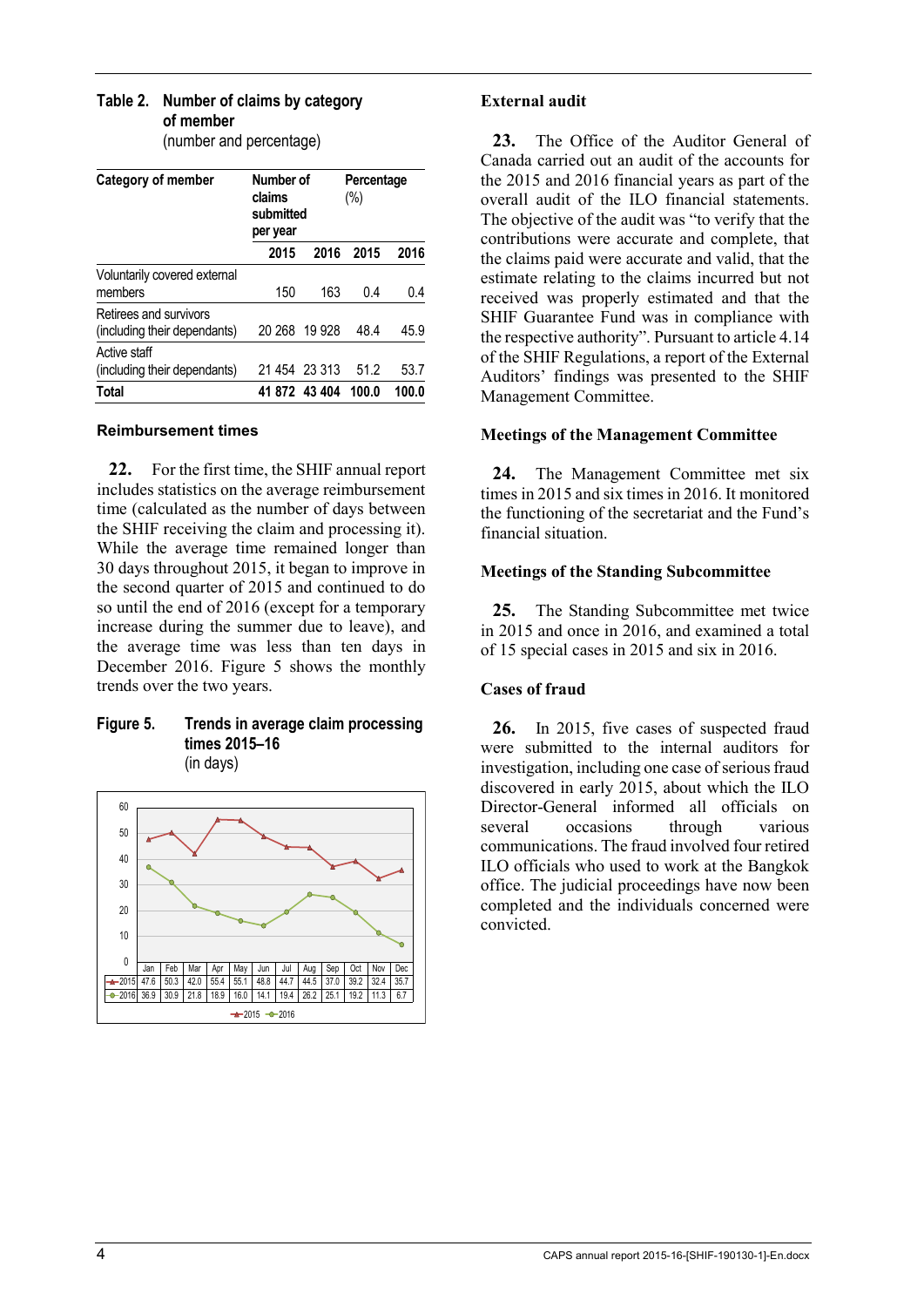**27.** In 2016, another case of fraud against the SHIF was detected during a routine check, in which a headquarters official is involved. The official admitted to having misappropriated SHIF funds for personal use and was suspended from duty pending further disciplinary sanctions. The Director-General again informed

Geneva, 30 November 2018

staff of and recalled that, in accordance with the "zero tolerance" policy adopted by the ILO, all suspected cases of fraud would be investigated and the individuals involved would be held accountable for their actions.

Tilmann Geckeler Florian Léger<br>Chairperson Executive Secretary Executive Secretary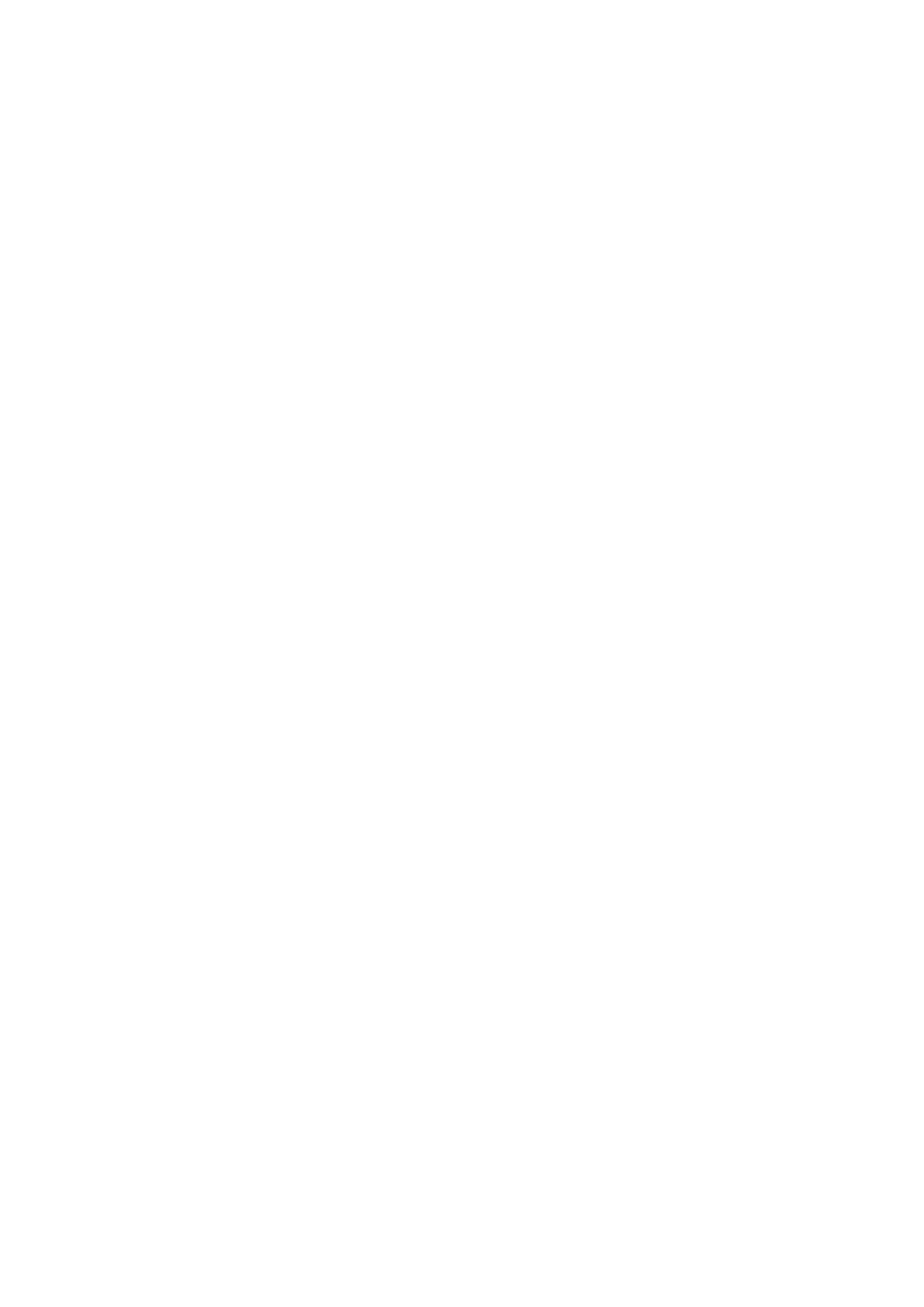## **Appendix I**

### **ILO Staff Health Insurance Fund Assets and liabilities statement as at 31 December 2015** (in US dollars)

| <b>ASSETS</b>                                      |                                                          | 31.12.2015              | 31.12.2014             |
|----------------------------------------------------|----------------------------------------------------------|-------------------------|------------------------|
| 1. Cash                                            | Term deposits                                            |                         |                        |
| 2. Debtors                                         | Advances and other accounts receivable<br>Other debtors  | 1 065 276<br>3794795    | 897 245<br>1892326     |
| 3. Investments                                     | Held with Aberdeen Asset Management<br>Derivative assets | 73 156 466<br>(132 311) | 72 138 534<br>(661684) |
| 4. Other                                           | Accrued investment income                                | 343 595                 | 676 143                |
|                                                    | <b>TOTAL</b>                                             | 78 227 821              | 74 942 564             |
| <b>LIABILITIES</b>                                 |                                                          |                         |                        |
| 1. Creditors                                       | Prepaid contributions<br>Other creditors                 | 622 776<br>1 952 913    | 558 894<br>47 612      |
|                                                    | 2. Accrued liability for unsettled claims                | 14 000 000              | 17 500 000             |
|                                                    | <b>TOTAL</b>                                             | 16 575 690              | 18 106 506             |
|                                                    | <b>EXCESS OF ASSETS OVER LIABILITIES</b>                 | 61 652 132              | 60 784 126             |
| <b>SHIF Guarantee Fund</b>                         |                                                          |                         |                        |
| Balance brought forward from previous year         | 59 466 821                                               | 58 857 747              |                        |
| Closure of the ITU share (previous year's balance) | (1066030)                                                |                         |                        |
| Total surplus/(deficit) for the year               | 3 251 341                                                | 609 074                 |                        |
| Reserve and Fund balance at 31 December            | 61 652 132                                               | 59 466 821              |                        |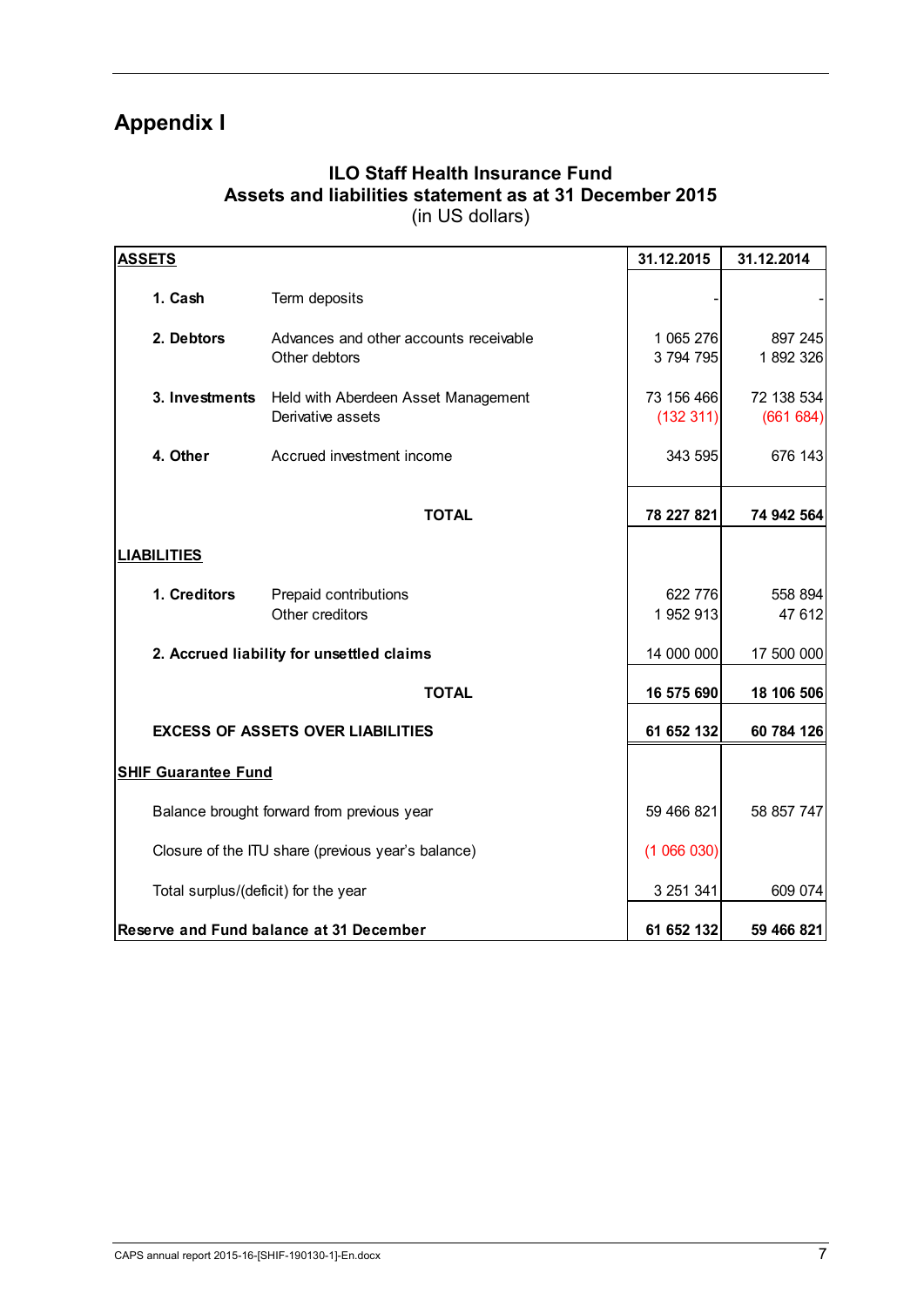## **ILO Staff Health Insurance Fund Assets and liabilities statement as at 31 December 2016**

| <b>ASSETS</b>                                      |                                                          | 31.12.2016             | 31.12.2015             |
|----------------------------------------------------|----------------------------------------------------------|------------------------|------------------------|
| 1. Cash                                            | Term deposits                                            |                        |                        |
| 2. Debtors                                         | Advances and other accounts receivable<br>Other debtors  | 1 508 361<br>2 889 969 | 1 065 276<br>3794795   |
| 3. Investments                                     | Held with Aberdeen Asset Management<br>Derivative assets | 72 448 490<br>752 970  | 73 156 466<br>(132311) |
| 4. Other                                           | Accrued investment income                                | 328 187                | 343 595                |
|                                                    | <b>TOTAL</b>                                             | 77 927 977             | 78 227 821             |
| <b>LIABILITIES</b>                                 |                                                          |                        |                        |
| 1. Creditors                                       | Prepaid contributions<br>Other creditors                 | 638 979<br>1 925 207   | 622 776<br>1952913     |
|                                                    | 2. Accrued liability for unsettled claims                | 14 000 000             | 14 000 000             |
|                                                    | <b>TOTAL</b>                                             | 16 564 186             | 16 575 690             |
|                                                    | <b>EXCESS OF ASSETS OVER LIABILITIES</b>                 | 61 363 791             | 61 652 132             |
| <b>SHIF Guarantee Fund</b>                         |                                                          |                        |                        |
| Balance brought forward from previous year         | 61 652 132                                               | 59 466 821             |                        |
| Closure of the ITU share (previous year's balance) |                                                          | (1066030)              |                        |
| Total surplus/(deficit) for the year               | (288 341)                                                | 3 251 341              |                        |
| Reserve and Fund balance at 31 December            | 61 363 791                                               | 61 652 132             |                        |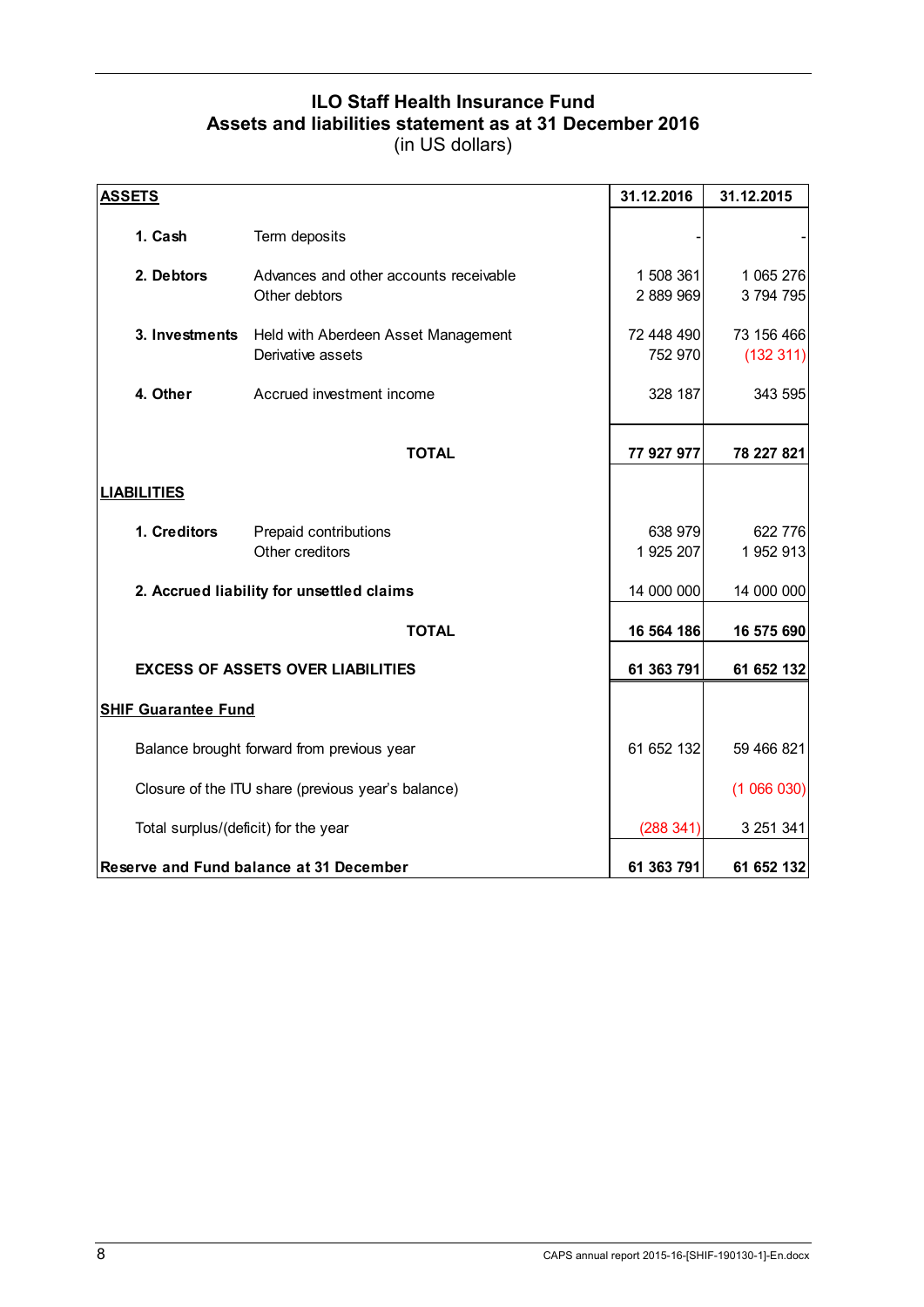## **Appendix II**

## **ILO Staff Health Insurance Fund Income and expenditure statement for the year ended 31 December 2015**

| <b>OPERATING TRANSACTIONS</b>      | 2015                                                | 2014       |             |
|------------------------------------|-----------------------------------------------------|------------|-------------|
|                                    |                                                     |            |             |
| 1. Contributions Active staff      |                                                     | 11 595 863 | 13 565 834  |
| received                           | Active staff - Organization                         | 11 453 058 | 13 357 572  |
|                                    | Retirees/survivors                                  | 6 314 354  | 7 569 181   |
|                                    | Retirees/survivors - Organization                   | 12 628 372 | 15 138 362  |
|                                    | Voluntarily covered dependants                      | 1885838    | 2 311 268   |
|                                    | <b>TOTAL CONTRIBUTIONS</b>                          | 43 877 485 | 51 942 217  |
|                                    |                                                     |            |             |
| 2. Benefits                        | Active staff                                        | 11 780 630 | 15 009 659  |
| paid                               | Retirees/survivors                                  | 28 132 885 | 36 719 360  |
|                                    | Voluntarily covered dependants                      | 1 569 591  | 2 372 521   |
|                                    | Less: Recoveries from third parties                 | (31026)    | (63 833)    |
|                                    | <b>TOTAL BENEFITS</b>                               | 41 452 080 | 54 037 708  |
|                                    | 3. Net surplus/(deficit) in contributions income    |            |             |
| over benefits paid                 |                                                     | 2 425 405  | (2095491)   |
|                                    | 4. Increase/(decrease) in accrued liability for     |            |             |
| unsettled claims                   |                                                     |            | (5250000)   |
| 5. Exchange gains/(losses)         | (108053)                                            | 7 7 1 6    |             |
| 6. Sundry expenses                 | 1 502                                               | (1081)     |             |
| 7. Net operating surplus/(deficit) | 2 318 854                                           | 3 161 145  |             |
|                                    |                                                     |            |             |
| <b>INVESTMENT TRANSACTIONS</b>     |                                                     |            |             |
|                                    | 8. Interest & other income received                 | 1 552 318  | 2 031 133   |
|                                    | 9. Capital gains/(losses) on investment sold        | 1 688 805  | 419 081     |
|                                    | 10. Unrealized gains/(losses) on investment         | (2719523)  | 3771193     |
|                                    | Sub-total                                           | 521 599    | 6 221 406   |
|                                    |                                                     |            |             |
|                                    | 11. Gains/(losses) on currency trading:             |            |             |
|                                    | On purchase and sales                               | 5 116 614  | (1 210 257) |
|                                    | Sub-total                                           | 5 116 614  | (1210257)   |
|                                    | <b>Total investment income</b>                      | 5 638 213  | 5 011 150   |
|                                    |                                                     |            |             |
| 12. Expenditure:                   |                                                     |            |             |
|                                    | Investment management fees                          | 206 788    | 211 937     |
|                                    | <b>Total investment expenditure</b>                 | 206 788    | 211 937     |
|                                    | 13. Net income/(loss) on investments                | 5 431 425  | 4799213     |
| 14. Net surplus/(deficit)          |                                                     | 7750280    | 7 960 358   |
|                                    |                                                     |            |             |
|                                    | 15. Revaluation gain/(loss) on assets & liabilities | (4498939)  | (7351283)   |
|                                    |                                                     |            |             |
|                                    | NET RESULT FOR THE YEAR                             | 3 251 341  | 609 074     |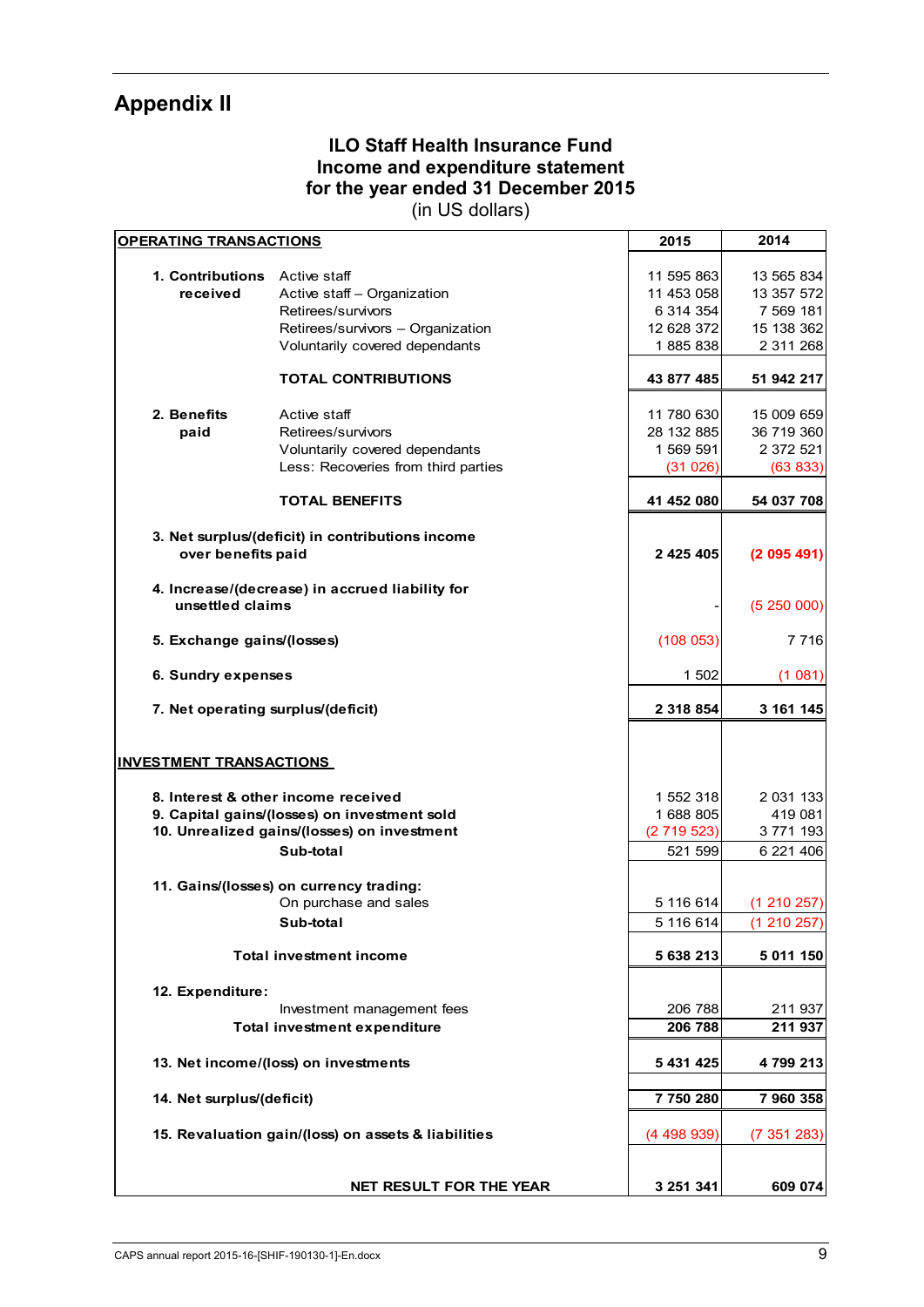## **ILO Staff Health Insurance Fund Income and expenditure statement for the year ended 31 December 2016**

| <b>OPERATING TRANSACTIONS</b>      | 2016                                                | 2015       |            |  |  |  |  |
|------------------------------------|-----------------------------------------------------|------------|------------|--|--|--|--|
|                                    |                                                     |            |            |  |  |  |  |
| 1. Contributions                   | Active staff                                        | 11 326 462 | 11 595 863 |  |  |  |  |
| received                           | Active staff - Organization                         | 11 152 401 | 11 453 058 |  |  |  |  |
|                                    | Retirees/survivors                                  | 6 394 659  | 6 314 354  |  |  |  |  |
|                                    | Retirees/survivors - Organization                   | 12 789 317 | 12 628 372 |  |  |  |  |
|                                    | Voluntarily covered dependants                      | 1826 169   | 1885838    |  |  |  |  |
|                                    | <b>TOTAL CONTRIBUTIONS</b>                          | 43 489 008 | 43 877 485 |  |  |  |  |
| 2. Benefits                        | Active staff                                        | 12 305 113 | 11 780 630 |  |  |  |  |
| paid                               | Retirees/survivors                                  | 29 776 268 | 28 132 885 |  |  |  |  |
|                                    | Voluntarily covered dependants                      | 1 670 545  | 1 569 591  |  |  |  |  |
|                                    | Less: Recoveries from third parties                 |            | (31026)    |  |  |  |  |
|                                    |                                                     |            |            |  |  |  |  |
|                                    | <b>TOTAL BENEFITS</b>                               | 43 751 926 | 41 452 080 |  |  |  |  |
|                                    | 3. Net surplus/(deficit) in contributions income    |            |            |  |  |  |  |
| over benefits paid                 |                                                     | (262918)   | 2 425 405  |  |  |  |  |
|                                    |                                                     |            |            |  |  |  |  |
|                                    | 4. Increase/(decrease) in accrued liability for     |            |            |  |  |  |  |
| unsettled claims                   |                                                     |            |            |  |  |  |  |
| 5. Exchange gains/(losses)         | (72823)                                             | (108053)   |            |  |  |  |  |
| 6. Sundry expenses                 | (98)                                                | 1 502      |            |  |  |  |  |
| 7. Net operating surplus/(deficit) | (335 839)                                           | 2 318 854  |            |  |  |  |  |
|                                    |                                                     |            |            |  |  |  |  |
| <b>INVESTMENT TRANSACTIONS</b>     |                                                     |            |            |  |  |  |  |
|                                    | 8. Interest & other income received                 | 1 151 821  | 1 552 318  |  |  |  |  |
|                                    | 9. Capital gains/(losses) on investment sold        | 422 933    | 1 688 805  |  |  |  |  |
|                                    | 10. Unrealized gains/(losses) on investment         | 457 838    | (2719523)  |  |  |  |  |
|                                    |                                                     |            |            |  |  |  |  |
|                                    | Sub-total                                           | 2 032 592  | 521 599    |  |  |  |  |
|                                    | 11. Gains/(losses) on currency trading:             |            |            |  |  |  |  |
|                                    | On purchase and sales                               | (565083)   | 5 116 614  |  |  |  |  |
|                                    | Sub-total                                           | (565083)   | 5 116 614  |  |  |  |  |
|                                    |                                                     |            |            |  |  |  |  |
|                                    | <b>Total investment income</b>                      | 1 467 509  | 5 638 213  |  |  |  |  |
| 12. Expenditure:                   |                                                     |            |            |  |  |  |  |
|                                    | Investment management fees                          | 206 968    | 206 788    |  |  |  |  |
|                                    | <b>Total investment expenditure</b>                 | 206 968    | 206 788    |  |  |  |  |
|                                    |                                                     |            |            |  |  |  |  |
|                                    | 13. Net income/(loss) on investments                | 1 260 541  | 5 431 425  |  |  |  |  |
| 14. Net surplus/(deficit)          |                                                     | 924 702    | 7 750 280  |  |  |  |  |
|                                    |                                                     |            |            |  |  |  |  |
|                                    | 15. Revaluation gain/(loss) on assets & liabilities |            |            |  |  |  |  |
|                                    |                                                     |            |            |  |  |  |  |
|                                    | <b>NET RESULT FOR THE YEAR</b>                      | (288 341)  | 3 251 341  |  |  |  |  |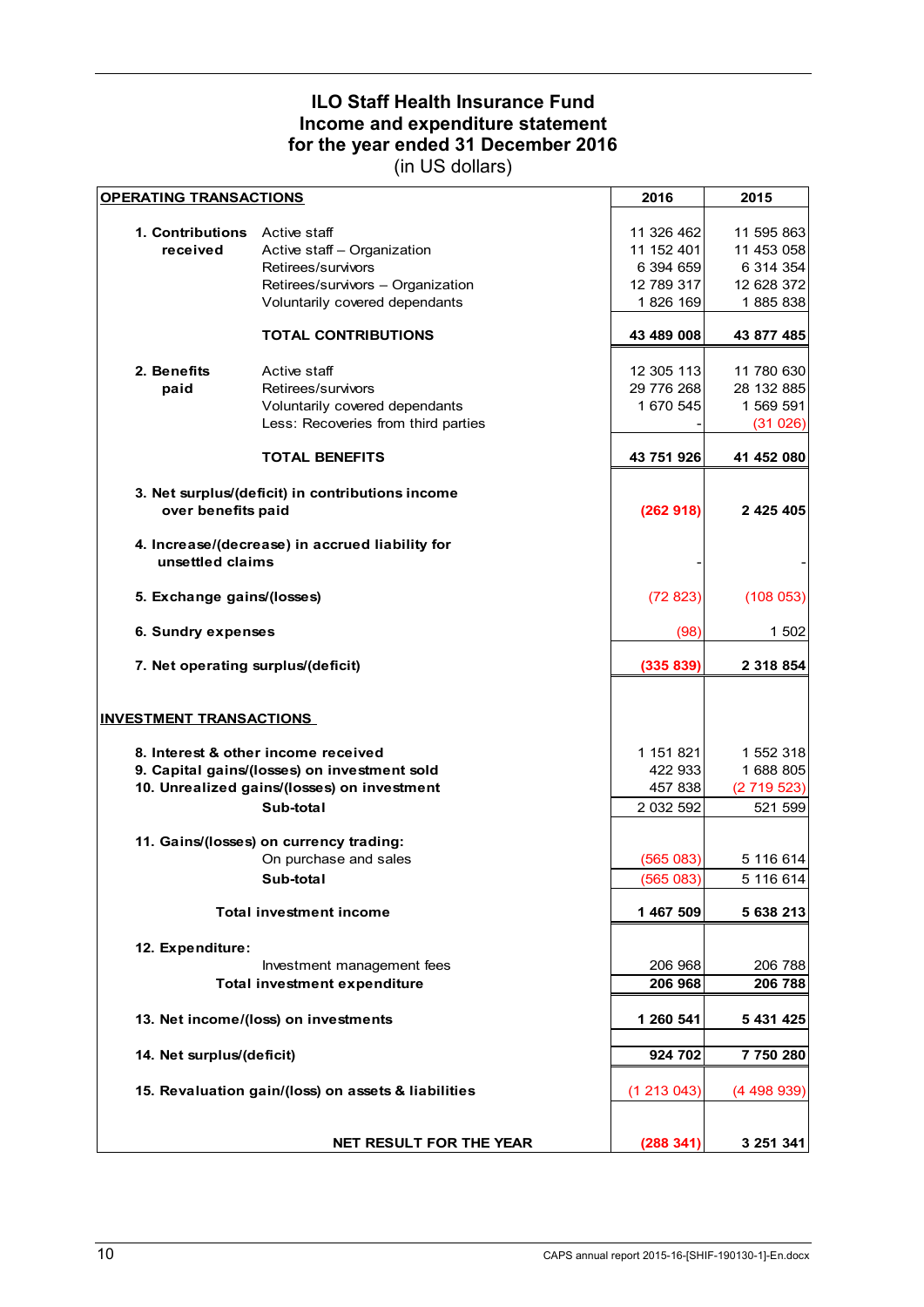# **Appendix III**

## **Guarantee Fund 2011–16**

| <b>Accounts year</b>                  | 2011       | 2012       | 2013       | 2014       | 2015       | 2016       |
|---------------------------------------|------------|------------|------------|------------|------------|------------|
| Guarantee Fund                        | 47 984 450 | 54 301 524 | 55 454 009 | 58 400 792 | 61 652 132 | 61 363 788 |
| Benefit expenditure                   | 42 408 000 | 40 794 000 | 44 037 015 | 40 861 035 | 41 452 080 | 43 751 926 |
| Minimum statutory level               | 18 806 667 | 19 981 000 | 21 206 503 | 20 948 675 | 21 058 355 | 21 010 840 |
| Maximum statutory level               | 56 420 000 | 59 943 000 | 63 619 508 | 62 846 025 | 63 175 065 | 63 032 521 |
| Ratio: actual level/maximum level     | 0.85       | 0.91       | 0.47       | 0.93       | 0.98       | 0.97       |
| CHF to US\$ exchange rate at year-end | 0.92       | 0.93       | 0.91       | 0.97       | 0.98       | 1.01       |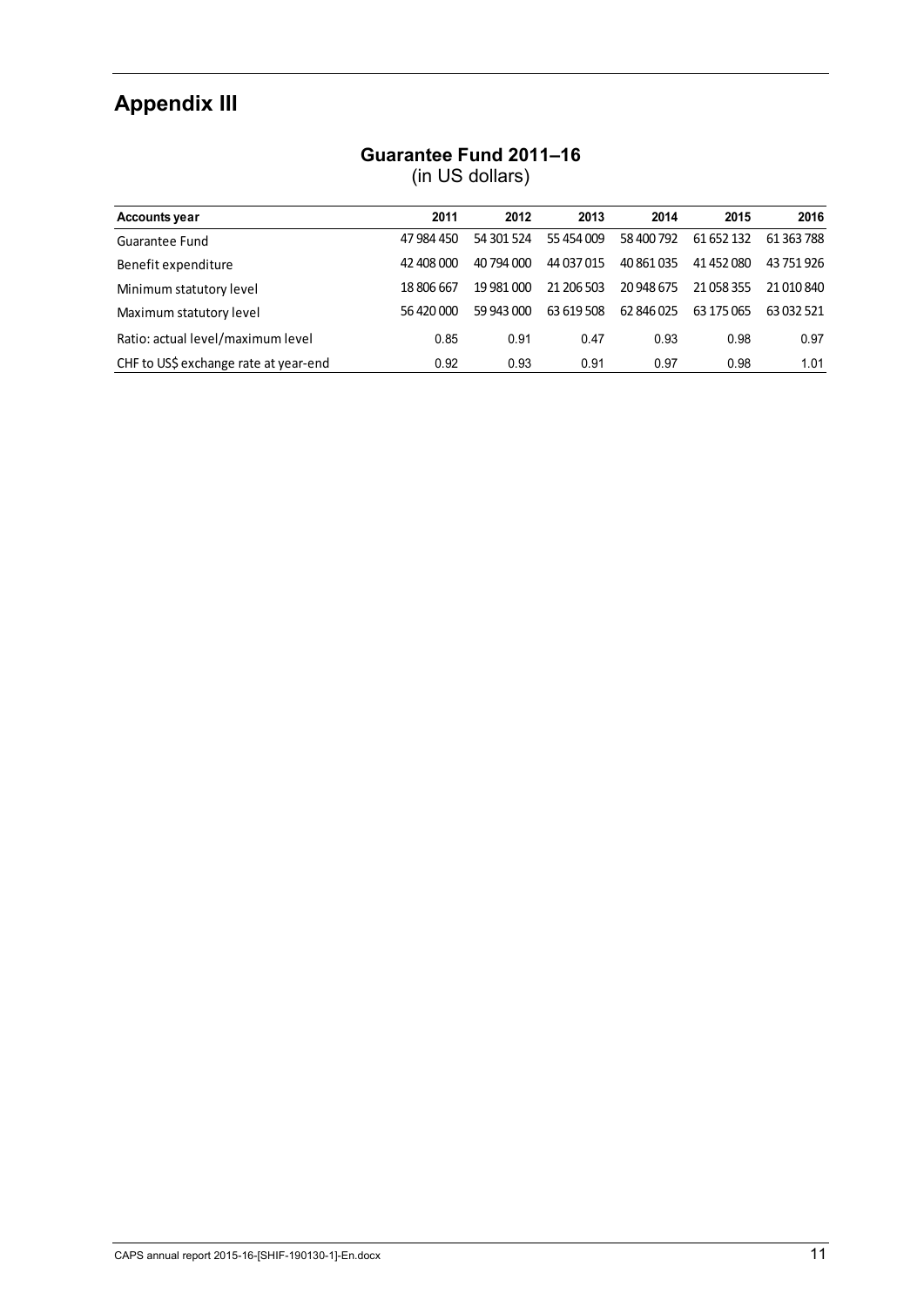# **Appendix IV**

|      | No. of                | <b>Contributions</b>           | <b>Benefits</b> | <b>Operational</b>            | Cumulative                   | <b>Benefit paid</b>     |
|------|-----------------------|--------------------------------|-----------------|-------------------------------|------------------------------|-------------------------|
| Year | dependants<br>covered | received<br>(US <sub>5</sub> ) | paid<br>(US\$)  | balance<br>(US <sub>5</sub> ) | result<br>(US <sub>5</sub> ) | per US\$<br>contributed |
| 2007 | N/A                   | 1424089                        | 1503099         | $-79010$                      | $-79010$                     | 1.06                    |
| 2008 | N/A                   | 1522645                        | 1761097         | $-238452$                     | $-317462$                    | 1.16                    |
| 2009 | N/A                   | 1691266                        | 1458001         | 233 265                       | $-84197$                     | 0.86                    |
| 2010 | N/A                   | 1926 558                       | 1649893         | 276 665                       | 192 468                      | 0.86                    |
| 2011 | N/A                   | 2 005 777                      | 1642466         | 363 311                       | 555 779                      | 0.82                    |
| 2012 | N/A                   | 2 008 250                      | 1814951         | 193 299                       | 749078                       | 0.90                    |
| 2013 | N/A                   | 1960356                        | 1767386         | 192 970                       | 942048                       | 0.90                    |
| 2014 | N/A                   | 2 007 325                      | 1646378         | 360 947                       | 1 302 995                    | 0.82                    |
| 2015 | 565                   | 1885838                        | 1569591         | 316 247                       | 1619242                      | 0.83                    |
| 2016 | 460                   | 1826 169                       | 1670545         | 155 624                       | 1774866                      | 0.91                    |

#### **Voluntarily covered dependants (VCD) Summary of annual and cumulative results 2007–16**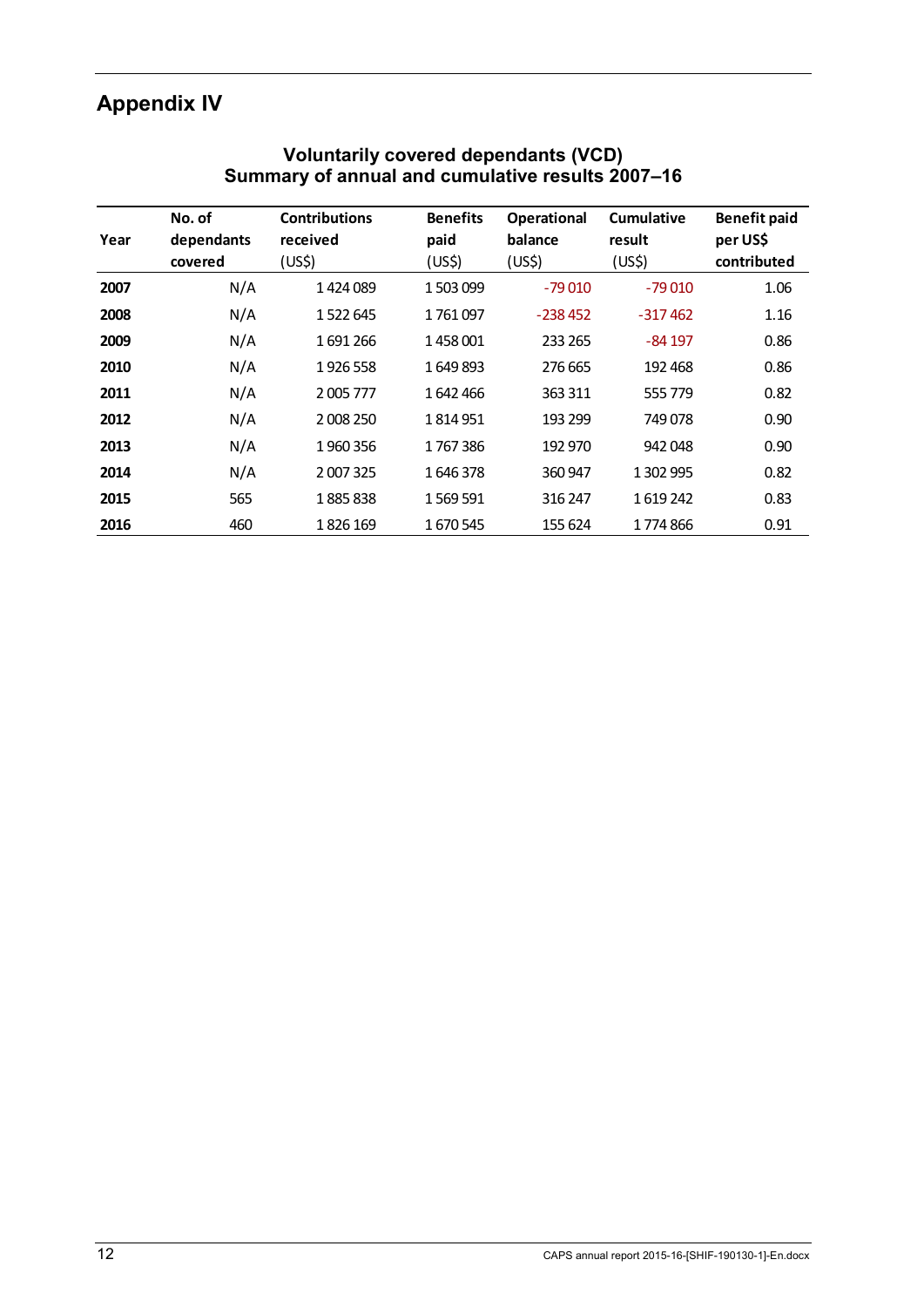## **Appendix V**

## **Membership of the Fund 2007–16**

(including voluntarily covered dependants)

| As at 31 December of each year                | 2007    | 2008    | 2009    | 2010    | 2011    | 2012    | 2013    | 2014    | 2015    | 2016   |
|-----------------------------------------------|---------|---------|---------|---------|---------|---------|---------|---------|---------|--------|
|                                               |         |         |         |         |         |         |         |         |         |        |
| Active staff (contributing members)           | 2970    | 3005    | 3016    | 3079    | 3 1 1 2 | 3098    | 2698    | 2971    | 2775    | 2935   |
| Retirees and survivors (contributing members) | 2060    | 2 1 4 3 | 2 1 8 0 | 2 2 3 2 | 2 2 5 5 | 2 2 7 4 | 2 4 9 2 | 2429    | 2538    | 2475   |
| <b>Total insured contributing members</b>     | 5030    | 5 1 4 8 | 5 1 9 6 | 5311    | 5367    | 5372    | 5 1 9 0 | 5400    | 5313    | 5410   |
|                                               |         |         |         |         |         |         |         |         |         |        |
| Active staff (dependants)                     | 4 1 1 8 | 4327    | 4 3 2 3 | 4422    | 4 3 8 7 | 4 4 4 4 | 4511    | 4787    | 4 2 7 7 | 4452   |
| Retirees and survivors (dependants)           | 1048    | 1083    | 1098    | 1096    | 1 1 0 0 | 1073    | 1065    | 1076    | 1427    | 1339   |
| <b>Total insured dependants</b>               | 5 1 6 6 | 5410    | 5421    | 5518    | 5487    | 5517    | 5576    | 5863    | 5704    | 5791   |
| Total active staff members                    | 7088    | 7332    | 7339    | 7501    | 7499    | 7542    | 7 2 0 9 | 7758    | 7052    | 7387   |
| Total retirees and survivors                  | 3 1 0 8 | 3 2 2 6 | 3 2 7 8 | 3 3 2 8 | 3 3 5 5 | 3 3 4 7 | 3557    | 3505    | 3965    | 3814   |
| <b>TOTAL</b>                                  | 10 196  | 10558   | 10617   | 10829   | 10854   | 10889   | 10766   | 11 2 63 | 11017   | 11 201 |